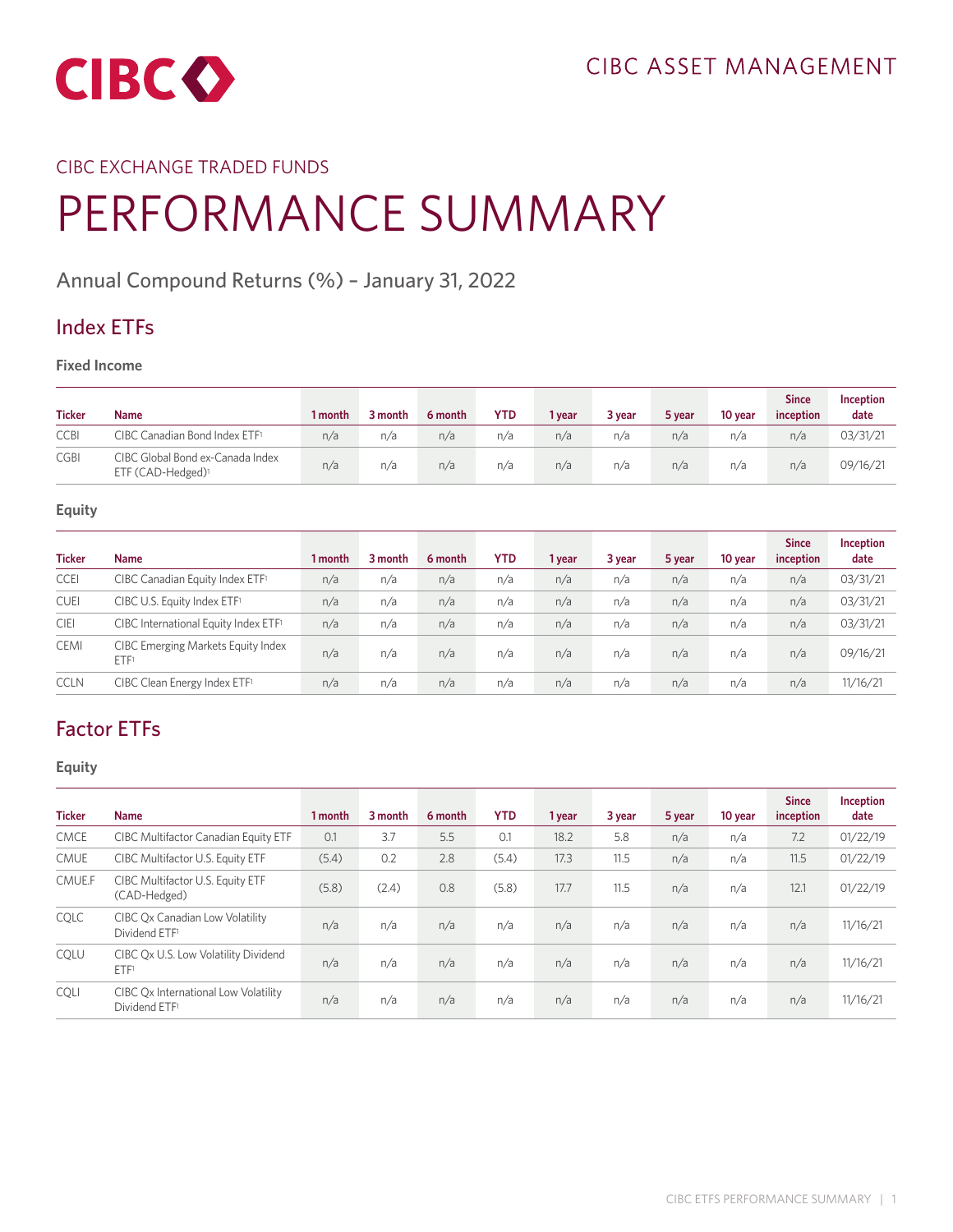# **Active ETFs**

#### **Fixed Income**

| <b>Ticker</b> | <b>Name</b>                                                                | 1 month | 3 month | 6 month | <b>YTD</b> | 1 year | 3 year | 5 year | 10 year | <b>Since</b><br>inception | Inception<br>date |
|---------------|----------------------------------------------------------------------------|---------|---------|---------|------------|--------|--------|--------|---------|---------------------------|-------------------|
| CAFR          | <b>CIBC Active Investment Grade</b><br>Floating Rate Bond ETF              | (0.1)   | 0.0     | 0.0     | (0.1)      | 0.2    | 1.0    | n/a    | n/a     | 1.1                       | 01/22/19          |
| <b>CCNS</b>   | CIBC Conservative Fixed Income Pool -<br><b>ETF</b> Series                 | (1.6)   | (0.6)   | (2.1)   | (1.6)      | (2.6)  | n/a    | n/a    | n/a     | (1.2)                     | 10/29/20          |
| <b>CCRE</b>   | CIBC Core Fixed Income Pool - ETF<br>Series                                | (1.9)   | (0.8)   | (2.2)   | (1.9)      | (2.7)  | n/a    | n/a    | n/a     | (0.8)                     | 10/29/20          |
| <b>CPLS</b>   | CIBC Core Plus Fixed Income Pool -<br><b>ETF</b> Series                    | (1.9)   | (0.7)   | (2.1)   | (1.9)      | (2.4)  | n/a    | n/a    | n/a     | (0.3)                     | 10/29/20          |
| CACB          | <b>CIBC Active Investment Grade</b><br>Corporate Bond ETF                  | (3.0)   | (1.2)   | (3.3)   | (3.0)      | (4.2)  | 3.6    | n/a    | n/a     | 3.9                       | 01/22/19          |
| <b>CSCP</b>   | CIBC Sustainable Canadian Core Plus<br>Bond Fund - ETF Series <sup>1</sup> | n/a     | n/a     | n/a     | n/a        | n/a    | n/a    | n/a    | n/a     | n/a                       | 07/19/21          |
| <b>CFLX</b>   | <b>CIBC Flexible Yield ETF</b>                                             | (0.9)   | (0.9)   | (0.7)   | (0.9)      | 1.6    | n/a    | n/a    | n/a     | 4.3                       | 01/27/20          |

#### **Balanced**

| <b>Ticker</b> | <b>Name</b>                                                                  | 1 month | 3 month | 6 month | <b>YTD</b> | 1 vear | 3 year | 5 year | 10 year | <b>Since</b><br>inception | Inception<br>date |
|---------------|------------------------------------------------------------------------------|---------|---------|---------|------------|--------|--------|--------|---------|---------------------------|-------------------|
| <b>CSCB</b>   | CIBC Sustainable Conservative<br>Balanced Solution - ETF Series <sup>1</sup> | n/a     | n/a     | n/a     | n/a        | n/a    | n/a    | n/a    | n/a     | n/a                       | 07/19/21          |
| <b>CSBA</b>   | CIBC Sustainable Balanced Solution -<br>ETF Series1                          | n/a     | n/a     | n/a     | n/a        | n/a    | n/a    | n/a    | n/a     | n/a                       | 07/19/21          |
| <b>CSBG</b>   | CIBC Sustainable Balanced Growth<br>Solution - ETF Series <sup>1</sup>       | n/a     | n/a     | n/a     | n/a        | n/a    | n/a    | n/a    | n/a     | n/a                       | 07/19/21          |

| <b>Ticker</b> | <b>Name</b>                                                        | 1 month | 3 month | 6 month | <b>YTD</b> | 1 year | 3 year | 5 year | 10 year | <b>Since</b><br>inception | <b>Inception</b><br>date |
|---------------|--------------------------------------------------------------------|---------|---------|---------|------------|--------|--------|--------|---------|---------------------------|--------------------------|
| <b>CSCE</b>   | CIBC Sustainable Canadian Equity<br>Fund - ETF Series <sup>1</sup> | n/a     | n/a     | n/a     | n/a        | n/a    | n/a    | n/a    | n/a     | n/a                       | 07/19/21                 |
| <b>CSGE</b>   | CIBC Sustainable Global Equity Fund -<br>ETF Series <sup>1</sup>   | n/a     | n/a     | n/a     | n/a        | n/a    | n/a    | n/a    | n/a     | n/a                       | 07/19/21                 |
| CGLO          | <b>CIBC Global Growth ETF</b>                                      | (7.5)   | (3.3)   | (2.3)   | (7.5)      | 10.8   | n/a    | n/a    | n/a     | 11.8                      | 07/27/20                 |
| <b>CINT</b>   | <b>CIBC</b> International Equity ETF                               | (8.2)   | (4.6)   | (5.5)   | (8.2)      | 2.6    | n/a    | n/a    | n/a     | 5.6                       | 07/27/20                 |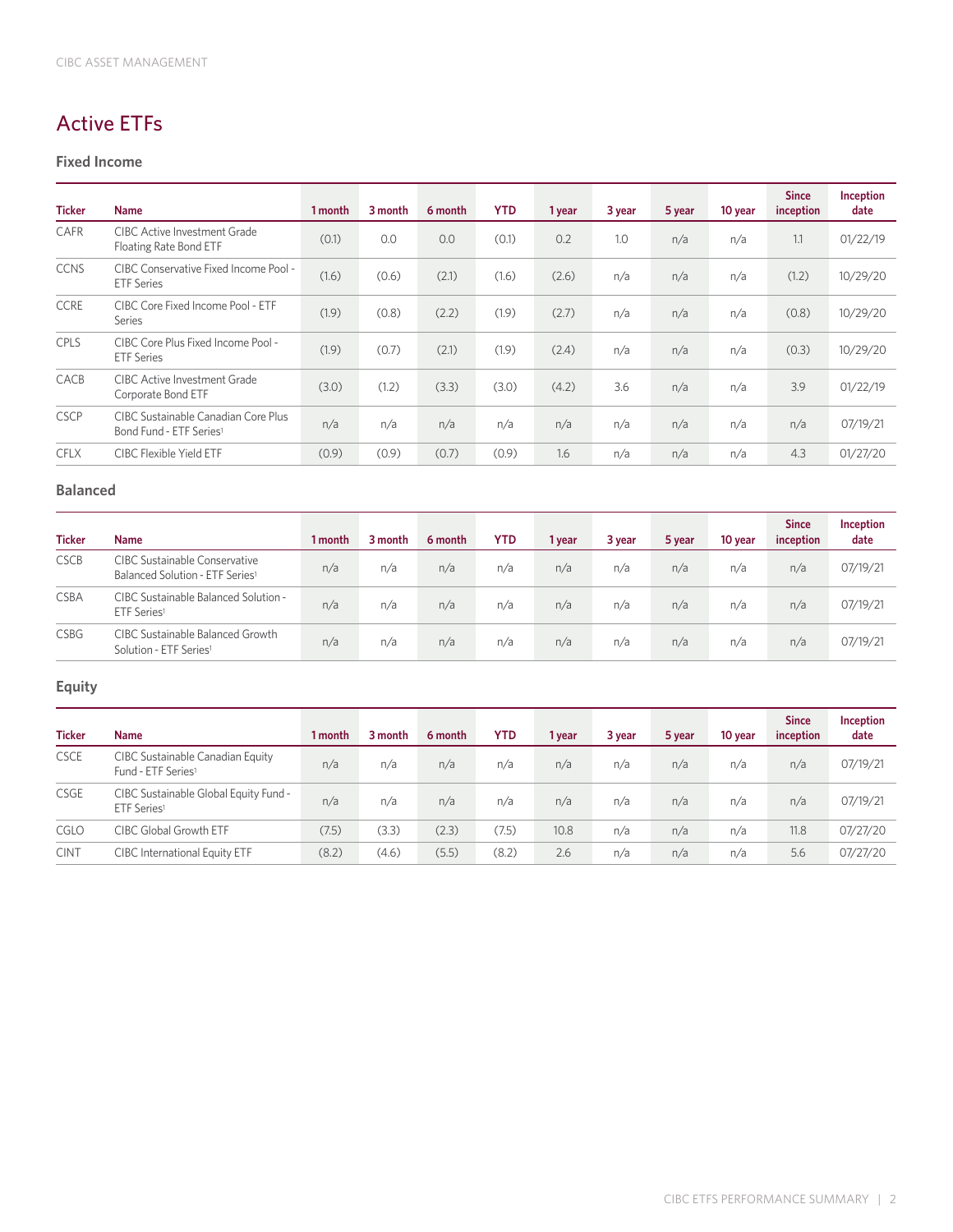# **Calendar Year Returns (%)**

# **Index ETFs**

#### **Fixed Income**

| <b>Ticker</b> | <b>Name</b>                                                       | 2021             | 2020 | 2019 | 2018 | 2017 | 2016 | 2015 | 2014 | <b>Since</b><br>inception | Inception<br>date |
|---------------|-------------------------------------------------------------------|------------------|------|------|------|------|------|------|------|---------------------------|-------------------|
| <b>CCBI</b>   | CIBC Canadian Bond Index ETF1                                     | n/a <sup>2</sup> | n/a  | n/a  | n/a  | n/a  | n/a  | n/a  | n/a  | n/a                       | 03/31/21          |
| <b>CGBI</b>   | CIBC Global Bond ex-Canada Index<br>ETF (CAD-Hedged) <sup>1</sup> | n/a <sup>2</sup> | n/a  | n/a  | n/a  | n/a  | n/a  | n/a  | n/a  | n/a                       | 09/16/21          |

### **Equity**

| <b>Ticker</b> | <b>Name</b>                                 | 2021             | 2020 | 2019 | 2018 | 2017 | 2016 | 2015 | 2014 | <b>Since</b><br>inception | Inception<br>date |
|---------------|---------------------------------------------|------------------|------|------|------|------|------|------|------|---------------------------|-------------------|
| <b>CCEI</b>   | CIBC Canadian Equity Index ETF <sup>1</sup> | n/a <sup>2</sup> | n/a  | n/a  | n/a  | n/a  | n/a  | n/a  | n/a  | n/a                       | 03/31/21          |
| <b>CUEI</b>   | CIBC U.S. Equity Index ETF <sup>1</sup>     | n/a <sup>2</sup> | n/a  | n/a  | n/a  | n/a  | n/a  | n/a  | n/a  | n/a                       | 03/31/21          |
| <b>CIEI</b>   | CIBC International Equity Index ETF1        | n/a <sup>2</sup> | n/a  | n/a  | n/a  | n/a  | n/a  | n/a  | n/a  | n/a                       | 03/31/21          |
| <b>CEMI</b>   | CIBC Emerging Markets Equity Index<br>ETF1  | n/a <sup>2</sup> | n/a  | n/a  | n/a  | n/a  | n/a  | n/a  | n/a  | n/a                       | 09/16/21          |
| <b>CCLN</b>   | CIBC Clean Energy Index ETF1                | n/a <sup>2</sup> | n/a  | n/a  | n/a  | n/a  | n/a  | n/a  | n/a  | n/a                       | 11/16/21          |

# **Factor ETFs**

| <b>Ticker</b> | <b>Name</b>                                                       | 2021             | 2020  | 2019             | 2018 | 2017 | 2016 | 2015 | 2014 | <b>Since</b><br>inception | Inception<br>date |
|---------------|-------------------------------------------------------------------|------------------|-------|------------------|------|------|------|------|------|---------------------------|-------------------|
| <b>CMCE</b>   | CIBC Multifactor Canadian Equity ETF                              | 14.8             | (4.3) | n/a <sup>2</sup> | n/a  | n/a  | n/a  | n/a  | n/a  | 7.2                       | 01/22/19          |
| <b>CMUE</b>   | CIBC Multifactor U.S. Equity ETF                                  | 23.2             | 4.8   | n/a <sup>2</sup> | n/a  | n/a  | n/a  | n/a  | n/a  | 11.5                      | 01/22/19          |
| CMUE.F        | CIBC Multifactor U.S. Equity ETF<br>(CAD-Hedged)                  | 23.5             | 4.8   | n/a <sup>2</sup> | n/a  | n/a  | n/a  | n/a  | n/a  | 12.1                      | 01/22/19          |
| COLC          | CIBC Ox Canadian Low Volatility<br>Dividend ETF <sup>1</sup>      | n/a <sup>2</sup> | n/a   | n/a              | n/a  | n/a  | n/a  | n/a  | n/a  | n/a                       | 11/16/21          |
| COLU          | CIBC Qx U.S. Low Volatility Dividend<br>ETF1                      | n/a <sup>2</sup> | n/a   | n/a              | n/a  | n/a  | n/a  | n/a  | n/a  | n/a                       | 11/16/21          |
| <b>COLI</b>   | CIBC Ox International Low Volatility<br>Dividend ETF <sup>1</sup> | n/a <sup>2</sup> | n/a   | n/a              | n/a  | n/a  | n/a  | n/a  | n/a  | n/a                       | 11/16/21          |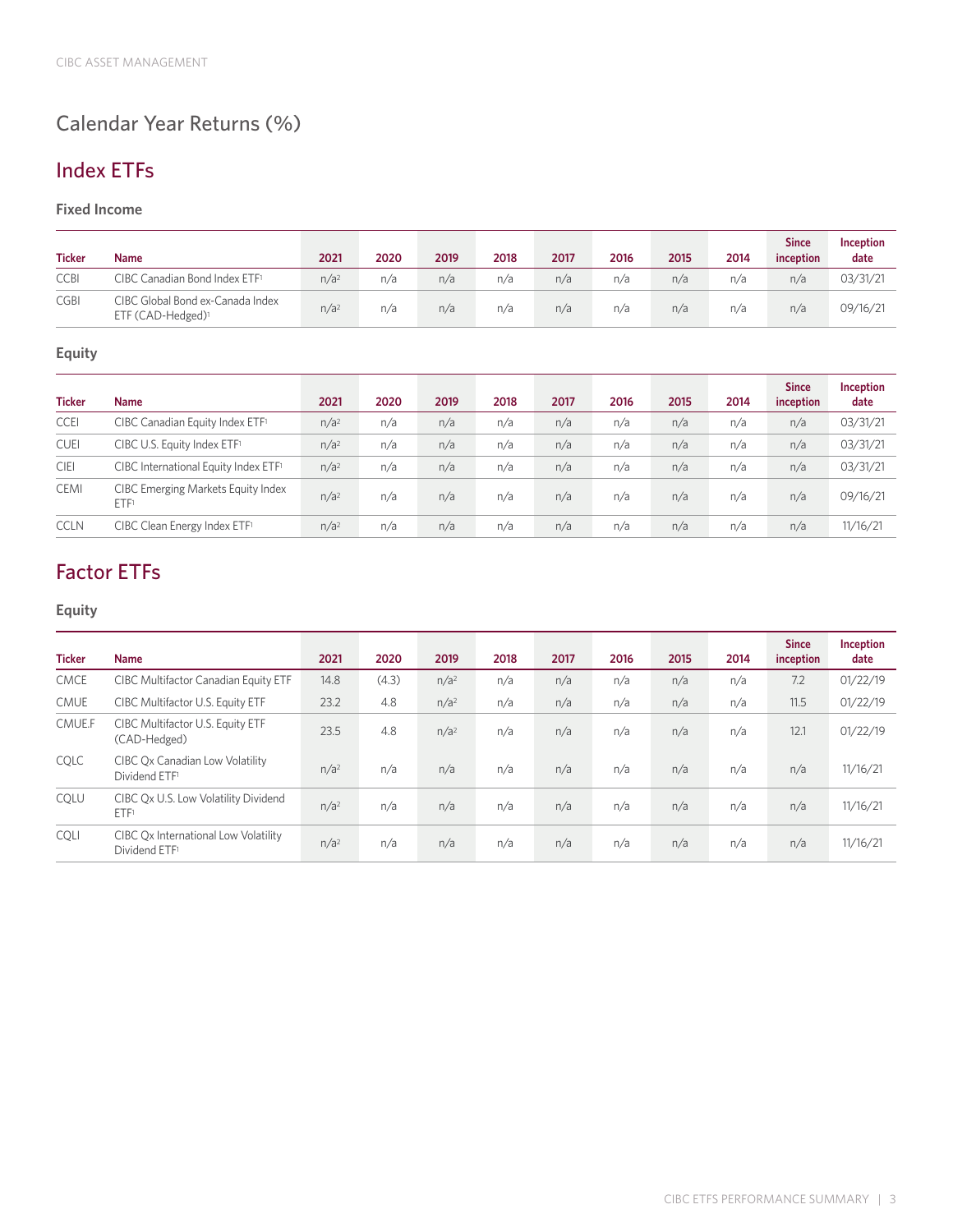# **Active ETFs**

#### **Fixed Income**

| <b>Ticker</b> | <b>Name</b>                                                                | 2021             | 2020             | 2019             | 2018 | 2017 | 2016 | 2015 | 2014 | <b>Since</b><br>inception | Inception<br>date |
|---------------|----------------------------------------------------------------------------|------------------|------------------|------------------|------|------|------|------|------|---------------------------|-------------------|
| CAFR          | <b>CIBC Active Investment Grade</b><br>Floating Rate Bond ETF              | 0.3              | 1.2              | n/a <sup>2</sup> | n/a  | n/a  | n/a  | n/a  | n/a  | 1.1                       | 01/22/19          |
| <b>CCNS</b>   | CIBC Conservative Fixed Income Pool -<br><b>ETF</b> Series                 | (1.3)            | n/a <sup>2</sup> | n/a              | n/a  | n/a  | n/a  | n/a  | n/a  | (1.2)                     | 10/29/20          |
| <b>CCRE</b>   | CIBC Core Fixed Income Pool - ETF<br>Series                                | (1.1)            | n/a <sup>2</sup> | n/a              | n/a  | n/a  | n/a  | n/a  | n/a  | (0.8)                     | 10/29/20          |
| CPLS          | CIBC Core Plus Fixed Income Pool -<br><b>ETF</b> Series                    | (0.8)            | n/a <sup>2</sup> | n/a              | n/a  | n/a  | n/a  | n/a  | n/a  | (0.3)                     | 10/29/20          |
| CACB          | CIBC Active Investment Grade<br>Corporate Bond ETF                         | (1.6)            | 10.6             | n/a <sup>2</sup> | n/a  | n/a  | n/a  | n/a  | n/a  | 3.9                       | 01/22/19          |
| <b>CSCP</b>   | CIBC Sustainable Canadian Core Plus<br>Bond Fund - ETF Series <sup>1</sup> | n/a <sup>2</sup> | n/a              | n/a              | n/a  | n/a  | n/a  | n/a  | n/a  | n/a                       | 07/19/21          |
| <b>CFLX</b>   | CIBC Flexible Yield ETF                                                    | 3.7              | n/a <sup>2</sup> | n/a              | n/a  | n/a  | n/a  | n/a  | n/a  | 4.3                       | 01/27/20          |

#### **Balanced**

| <b>Ticker</b> | <b>Name</b>                                                                         | 2021             | 2020 | 2019 | 2018 | 2017 | 2016 | 2015 | 2014 | <b>Since</b><br>inception | Inception<br>date |
|---------------|-------------------------------------------------------------------------------------|------------------|------|------|------|------|------|------|------|---------------------------|-------------------|
| <b>CSCB</b>   | <b>CIBC Sustainable Conservative</b><br>Balanced Solution - ETF Series <sup>1</sup> | n/a <sup>2</sup> | n/a  | n/a  | n/a  | n/a  | n/a  | n/a  | n/a  | n/a                       | 07/19/21          |
| <b>CSBA</b>   | CIBC Sustainable Balanced Solution -<br>ETF Series <sup>1</sup>                     | n/a <sup>2</sup> | n/a  | n/a  | n/a  | n/a  | n/a  | n/a  | n/a  | n/a                       | 07/19/21          |
| <b>CSBG</b>   | CIBC Sustainable Balanced Growth<br>Solution - ETF Series <sup>1</sup>              | n/a <sup>2</sup> | n/a  | n/a  | n/a  | n/a  | n/a  | n/a  | n/a  | n/a                       | 07/19/21          |

| <b>Ticker</b> | <b>Name</b>                                                        | 2021             | 2020             | 2019 | 2018 | 2017 | 2016 | 2015 | 2014 | <b>Since</b><br>inception | Inception<br>date |
|---------------|--------------------------------------------------------------------|------------------|------------------|------|------|------|------|------|------|---------------------------|-------------------|
| <b>CSCE</b>   | CIBC Sustainable Canadian Equity<br>Fund - ETF Series <sup>1</sup> | n/a <sup>2</sup> | n/a              | n/a  | n/a  | n/a  | n/a  | n/a  | n/a  | n/a                       | 07/19/21          |
| <b>CSGE</b>   | CIBC Sustainable Global Equity Fund -<br>ETF Series <sup>1</sup>   | n/a <sup>2</sup> | n/a              | n/a  | n/a  | n/a  | n/a  | n/a  | n/a  | n/a                       | 07/19/21          |
| <b>CGLO</b>   | CIBC Global Growth ETF                                             | 17.0             | n/a <sup>2</sup> | n/a  | n/a  | n/a  | n/a  | n/a  | n/a  | 11.8                      | 07/27/20          |
| <b>CINT</b>   | <b>CIBC</b> International Equity ETF                               | 10.6             | n/a <sup>2</sup> | n/a  | n/a  | n/a  | n/a  | n/a  | n/a  | 5.6                       | 07/27/20          |